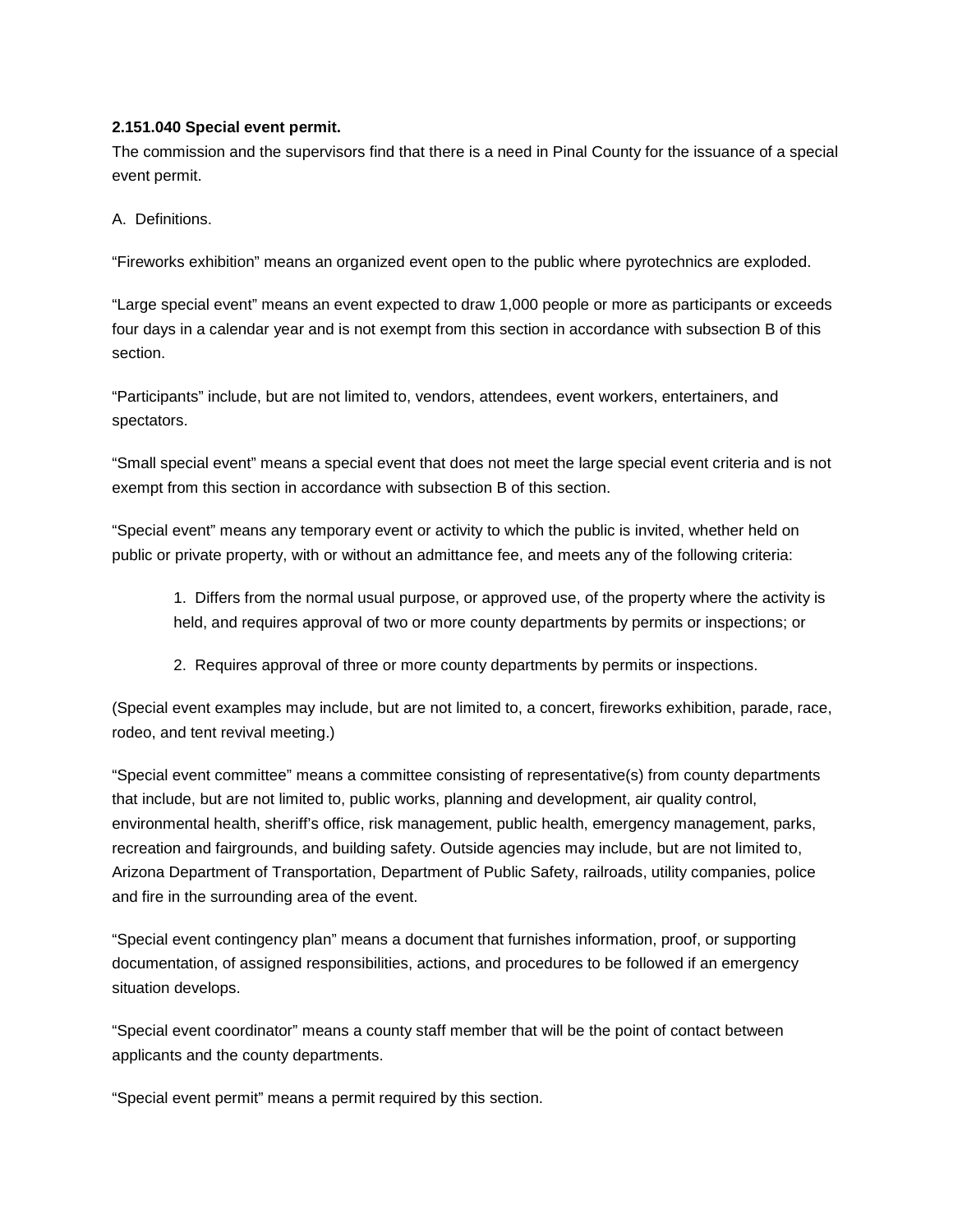B. Special Event Permit Provisions and Exemptions.

1. Seasonal or specialty sales lots including, but not limited to, Christmas tree and pumpkin sales are subject to the small special event permit process but are limited to no more than 45 days of site occupation per year per event.

2. No person shall conduct a special event within the county in any structure or area where conducting such special event is prohibited by fire or building code regulations.

3. The following shall not be considered a special event and are exempt from the requirements of this section:

- a. Weddings of the property owner or family and friends;
- b. Funerals;
- c. Elections;
- d. Private yard sales on residential lots;
- e. Car washes for the sole purpose of fundraising;

f. An activity that does not require county services to a degree above what the county routinely provides and that is not otherwise defined as a large special event under this section;

g. Any event in which the general law of the state or federal government precludes the county from requiring a special event permit for the event;

h. Any event for school purposes that is conducted solely on property owned or leased by a school, to include a school district or a college;

i. Commercial agricultural: trade shows, demonstrations, yield trials, and exhibits held on private property and that are not otherwise defined as large special events under this section;

- j. Any special event approved by the supervisors for sponsorship by the county; and
- k. Any event held at the county fairgrounds or county parks.

4. Any special event listed in subsection (B)(3) of this section is solely exempt from the special event permit process and may be required to obtain additional permits from the county. Examples of additional permits may include, but are not limited to, building safety for structures, portable toilets, and/or electrical issues, environmental health for food, public works for right-of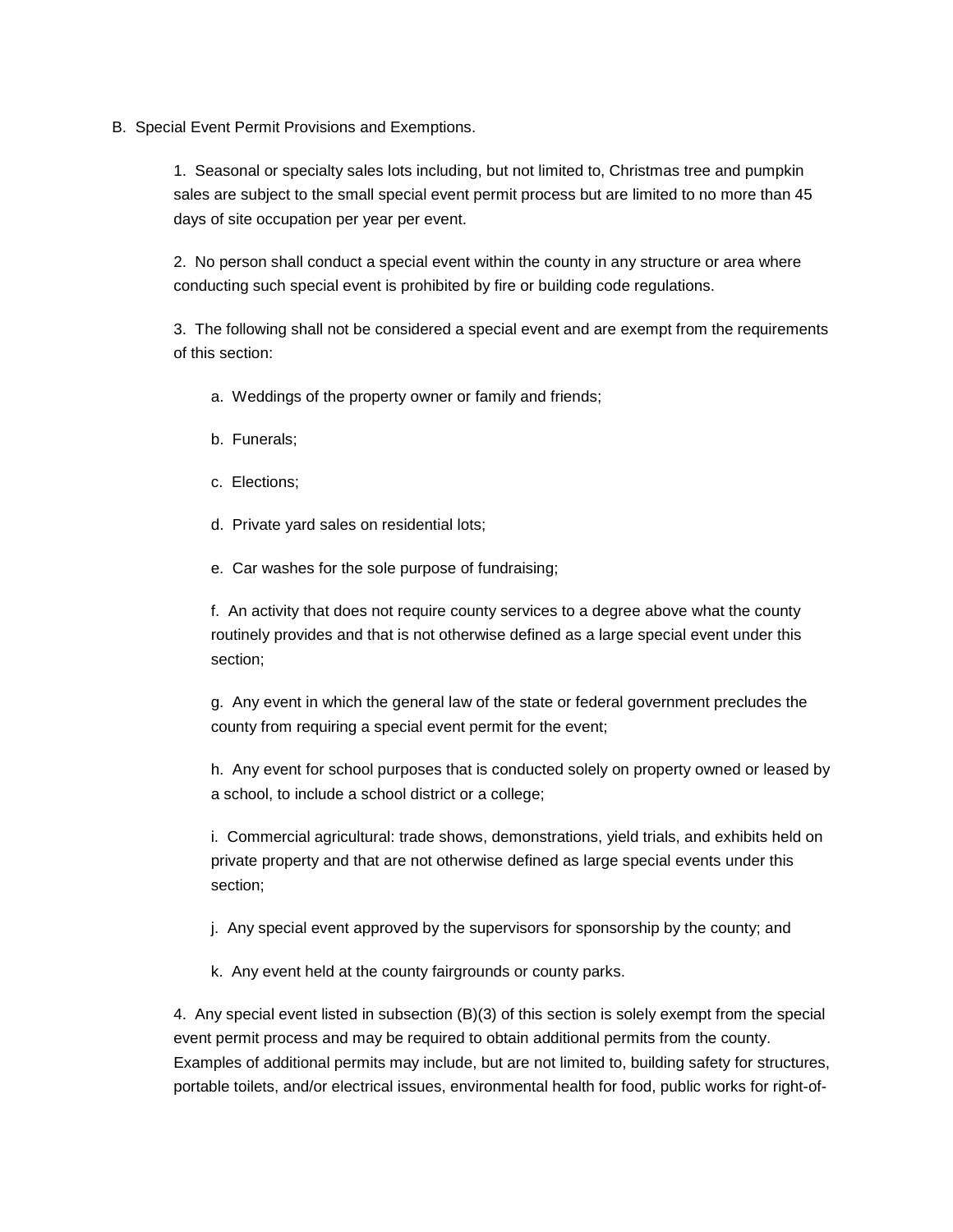way (encroachment), air quality for dust control, public health for emergency concerns, risk management for insurance, and sheriff's office for traffic and/or security.

C. General Application Requirements.

1. Every application for a special event permit shall be completed and submitted on forms furnished by planning and development.

2. Applications will be filed with planning and development following the time frames indicated in subsections (F)(1) and (G)(1) of this section.

3. All special event permit applications shall include the following documentation:

a. Completed application form;

b. A site plan or map of the event area showing a layout of:

i. Event functions;

ii. Paved and unpaved parking areas allowing 10-foot by 20-foot dimensioned parking stalls for vehicles;

- iii. Access; and
- iv. Location of all signage in accordance with Chapter [2.145](http://www.codepublishing.com/AZ/pinalcounty/html/PinalCounty02/PinalCounty02145.html#2.145) PCDSC;

c. A security plan, along with any specific requested information deemed necessary by the special event committee;

d. A dust control plan, at a minimum, describing dust mitigation measures for all ingress, egress, and parking areas;

e. A list of all participating vendors and a menu or list of all food for each vendor;

f. Events with 500 or more attendees are required to submit a special event contingency plan to include 24-hour contact information for at least two representatives of the event;

g. If the applicant requests to provide full hook up overnight accommodations for recreational vehicles and campers, applicant shall include a written proposal adequately justifying reasons for such accommodations and describing a waste disposal plan. If the special event permit allows overnight accommodations for recreational vehicles and campers, applicant shall provide and pay for waste disposal;

h. Any additional information which the special event committee finds reasonably necessary to adequately describe or clarify the event or its impact on the county and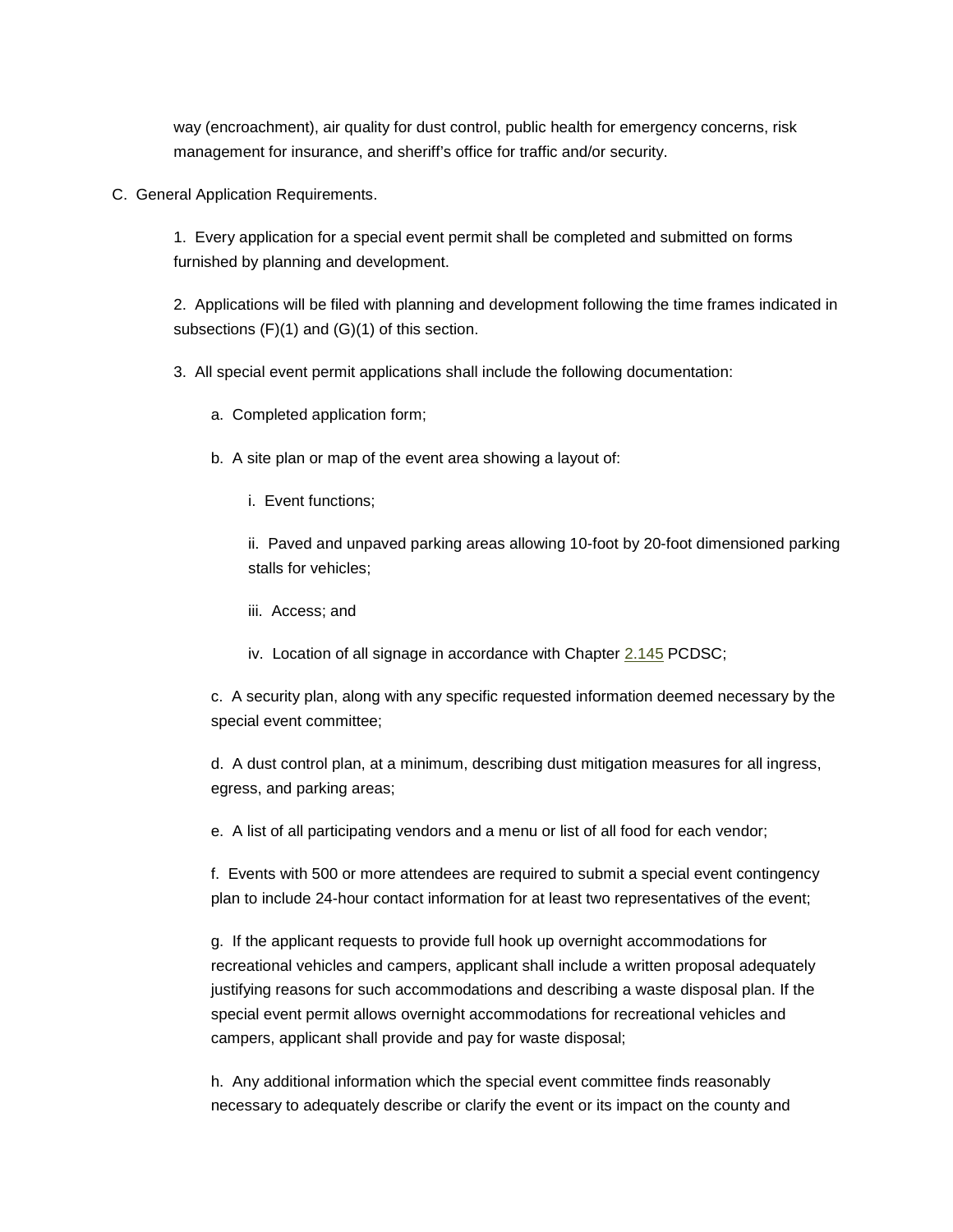county services in order to make a fair determination as to whether a special event permit can be issued;

i. The special event committee may waive the requirement to provide any information when, in its opinion, the information is not applicable; and

j. Special events to be conducted on private property shall obtain authorization from the property owner for the use of the property for such purpose. Applicant shall be required to show proof of the property owner's consent to use private property.

4. There shall be an application fee in accordance with the Pinal County planning and development fee schedule. Depending on the event, the applicant may be subject to additional fees by other county departments involved in reviewing the special event permit that may include, but not be limited to, the public works, air quality control, environmental health, sheriff, risk management, public health, emergency management, and building safety departments.

5. The special event permit may be one of several permits and/or licenses an event applicant may need to obtain. The information on the application and information packet will assist the special event committee to advise the applicant of other necessary permits, licenses, and approvals needed. It is the applicant's responsibility to obtain all required permits, make arrangements for all licenses, inspections, and approvals prior to the issuance of the special event permit and the date of the special event.

6. If the special event will include sale or service of alcohol, a special event liquor license from the state of Arizona is required and all statutes regarding the serving, sale, and consumption of alcohol must be followed.

7. If the special event will include the sale of food, all applicable laws and regulations shall be complied with.

8. If you are using a public roadway, a right-of-way use permit or road closure permit may be required.

## D. Administration.

1. Special event permit applications shall be submitted to the one stop shop.

2. Applications requiring a special event permit shall be routed to the special event coordinator.

3. The special event coordinator shall present the application to the special event permit committee for review.

4. The special event committee will review the applications and recommend approval or denial of the special event permit to the appropriate approving authority listed below.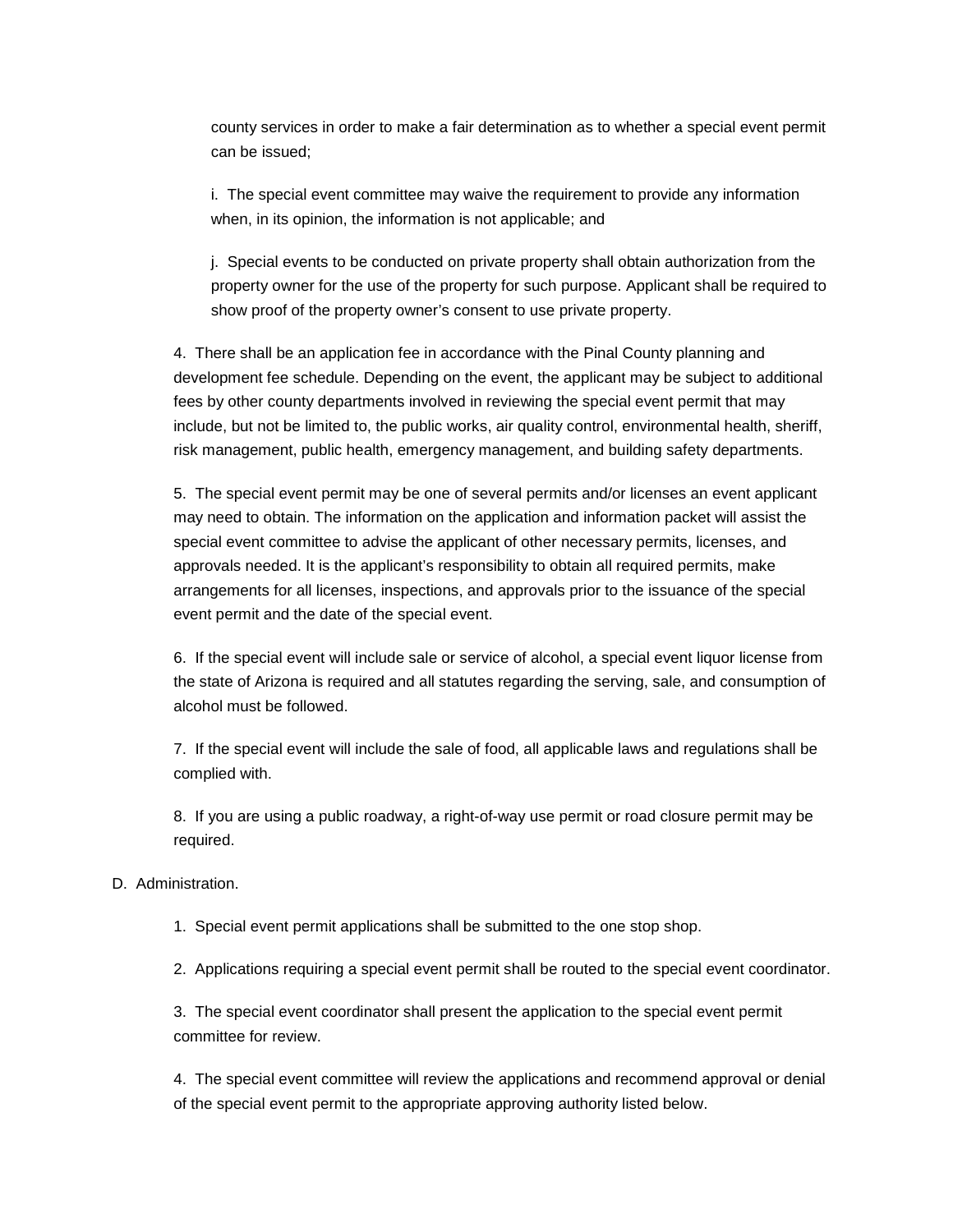5. The planning director shall review small special event applications for approval or denial according to the criteria set forth in subsection F of this section.

6. The supervisors shall review large special event applications for approval or denial according to the criteria set forth in subsection G of this section.

E. Special Event Committee.

1. The special event committee is involved in providing services or coordination of the process for the successful execution of a special event.

2. The special event committee shall coordinate with county departments and other governmental or private entities with regard to special events.

3. The county will designate a special event coordinator who is responsible for:

- a. Maintaining special event committee records;
- b. Arranging meeting times and places for the committee;
- c. Coordinating the application process with the applicant;

d. Monitoring compliance with the requirements and conditions of the special event permit; and

e. Submitting all applications with the applicable supporting documentation for:

- i. Small special event permit review to the planning director; and
- ii. Large special event permit review to the supervisors.

4. The committee will inform the applicant of all additional permits that will be required to obtain a special event permit.

5. The committee will provide the approving authority with a recommendation of approval or denial.

F. Small Special Event Permit Process.

1. Applications are to be submitted at least 60 days prior to the proposed special event date. If the application is submitted less than 60 days prior to the proposed special event date, this will result in a late fee being charged. No applications will be accepted less than one week prior to the special event date.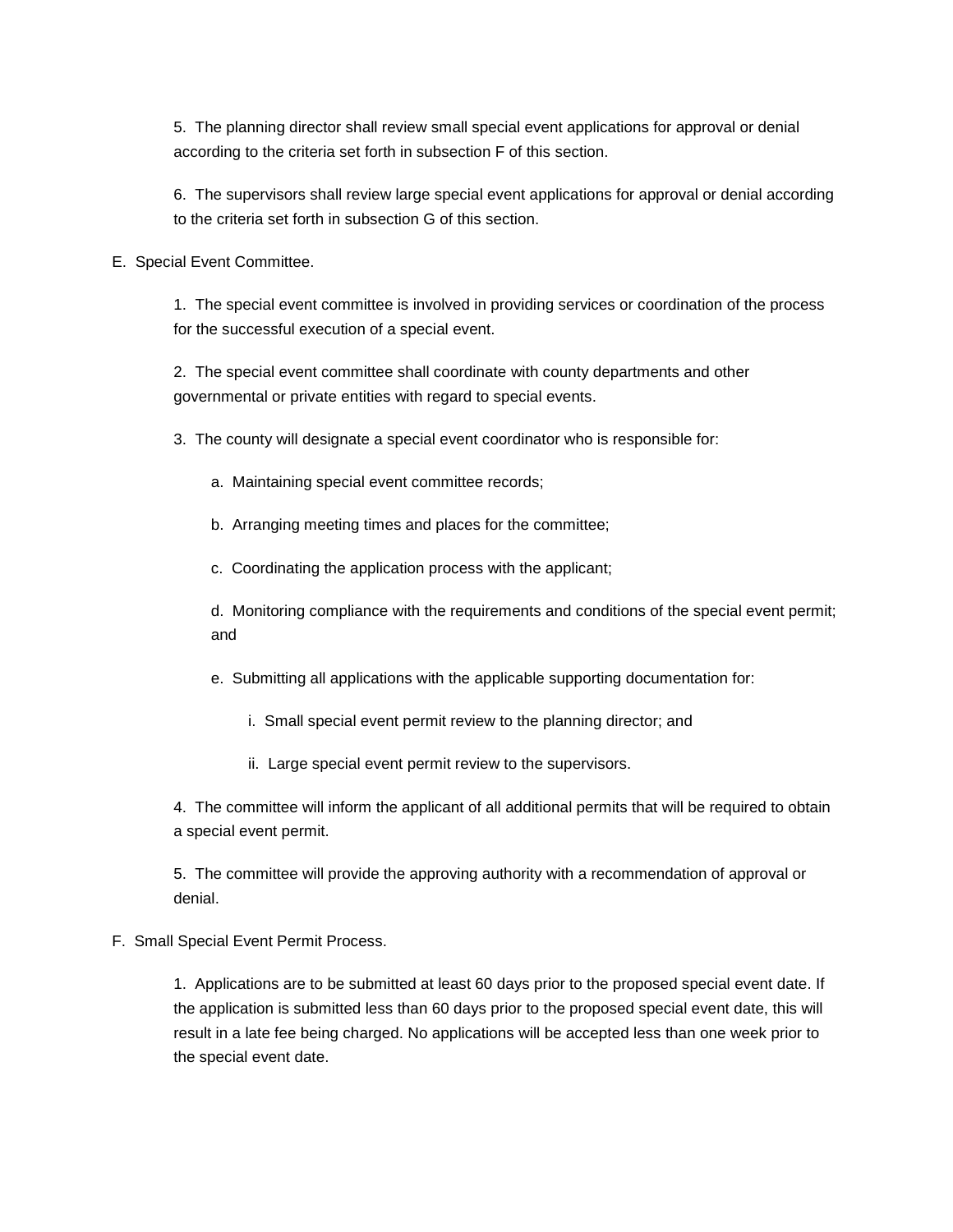2. The planning director shall approve or deny a small special event permit within 15 days from the date the special event committee makes a recommendation.

3. The applicant may file an appeal to the board of supervisors within 15 days of the planning director's decision of denial.

## G. Large Special Event Permit Process.

1. Applications are to be submitted at least 120 days prior to the proposed special event date. If the application is submitted less than 120 days prior to the proposed special event date, this will result in a late fee being charged. No applications will be accepted less than four weeks prior to the special event date.

2. The application shall be placed on the supervisors' agenda for approval or denial of the large special event permit. This public meeting will provide an opportunity for public input on the application.

3. Any minor alterations or modifications as determined by the planning director may be authorized by the planning director if they are consistent with the purpose and intent of the submitted special event permit application and this section.

H. Special Event Permit.

1. The issuance of a special event permit is not deemed evidence or proof that the applicant has complied with the provisions of any other county ordinances, policies, or regulations.

2. The special event permit is nontransferable and valid only for the dates, times, and locations on the permit.

3. All special events that require a special event permit shall, as a condition of the special event permit, comply with the requirements of this section and all other applicable ordinances, policies, or regulations of the county and all applicable federal and state laws.

4. Issuance of Permit.

a. The planning director or the supervisors shall issue a special event permit as provided for herein when, from consideration of the application and from such other information as may otherwise be obtained, the county finds that the event has received approval signatures described in subsection D of this section, Administration;

b. Upon the issuance of a special event permit, the special event coordinator shall send an electronic copy of the permit to the participating department directors and appropriate county staff;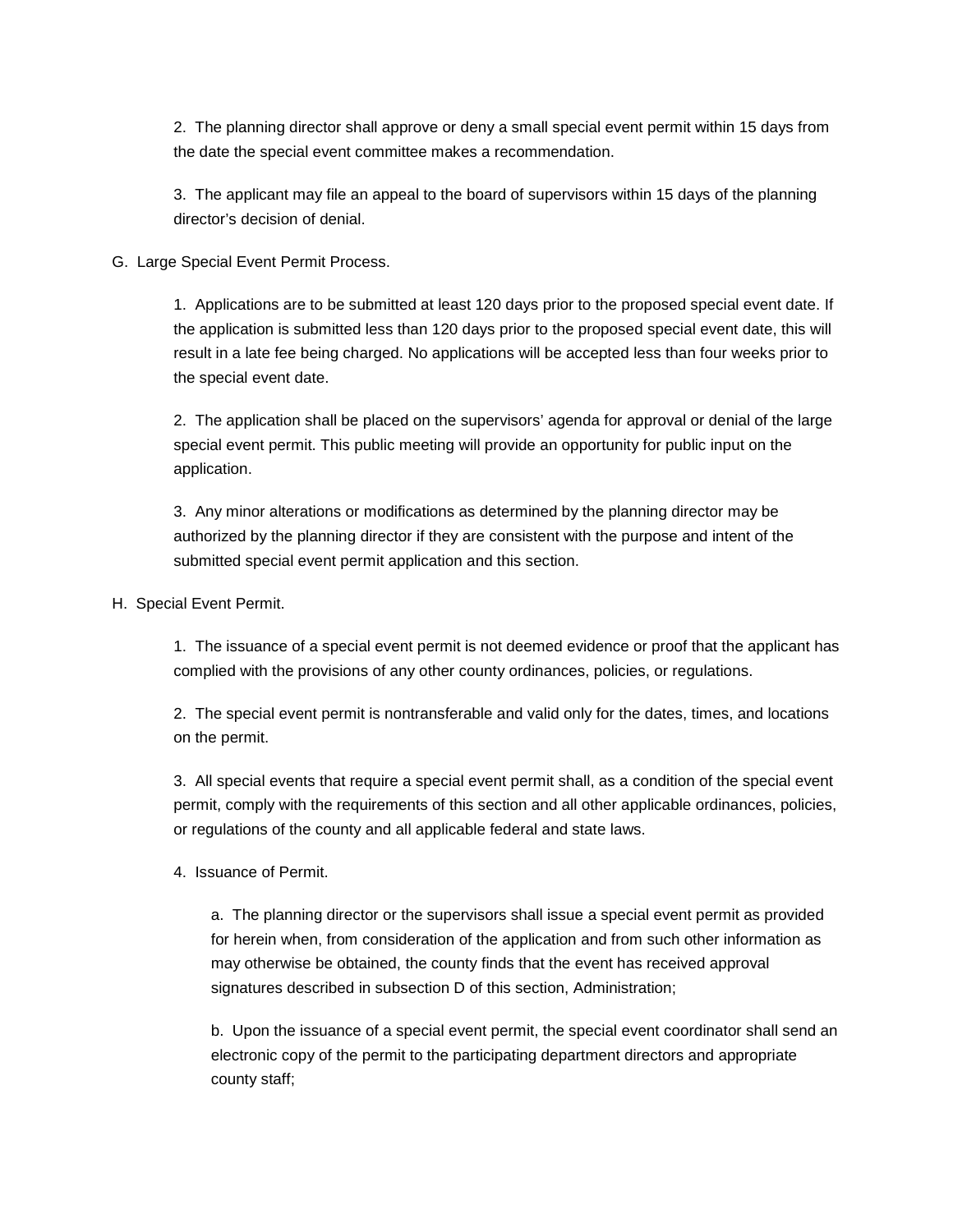- c. Each special event permit shall state the following information:
	- i. Name of applicant;
	- ii. Valid permit date(s);
	- iii. Location of event;
	- iv. Hours of operation;

v. Time frame in which the event area must be returned to pre-event condition. This time frame shall not exceed 48 hours after the last day of the event unless the time frame extension has been approved by the special event permit approving authority;

vi. Special conditions or provisions with which the applicant is to comply, if applicable; and

vii. Any such information the county finds relevant for the enforcement of this section.

5. Events which last 14 days or more within one calendar year, will result in permanent improvements to the site, or are determined by the planning director to be beyond the scope of a special event shall require a special use permit or a rezone and will not be considered a special event.

I. Other Certificates or Permits Required.

1. Obtaining any license, permit, certificate, or examination required by federal, state, county or local law shall be the sole responsibility of the applicant.

2. The issuance of a special event permit shall not be evidence that the county knew, or should have known, that another license, permit, certificate, or examination was required or was otherwise improperly issued.

J. Special Provisions Related to Fireworks Exhibitions.

1. The applicant or operator of a fireworks exhibition, and its employees, agents, and/or subcontractors, shall strictly comply with all applicable federal, state, county, and local laws, rules, regulations, and ordinances in conducting any fireworks exhibition.

2. The planning and development department will process special event permit applications for fireworks exhibitions in accordance with the large special event process. However, applications need to be submitted only 30 days prior to the event.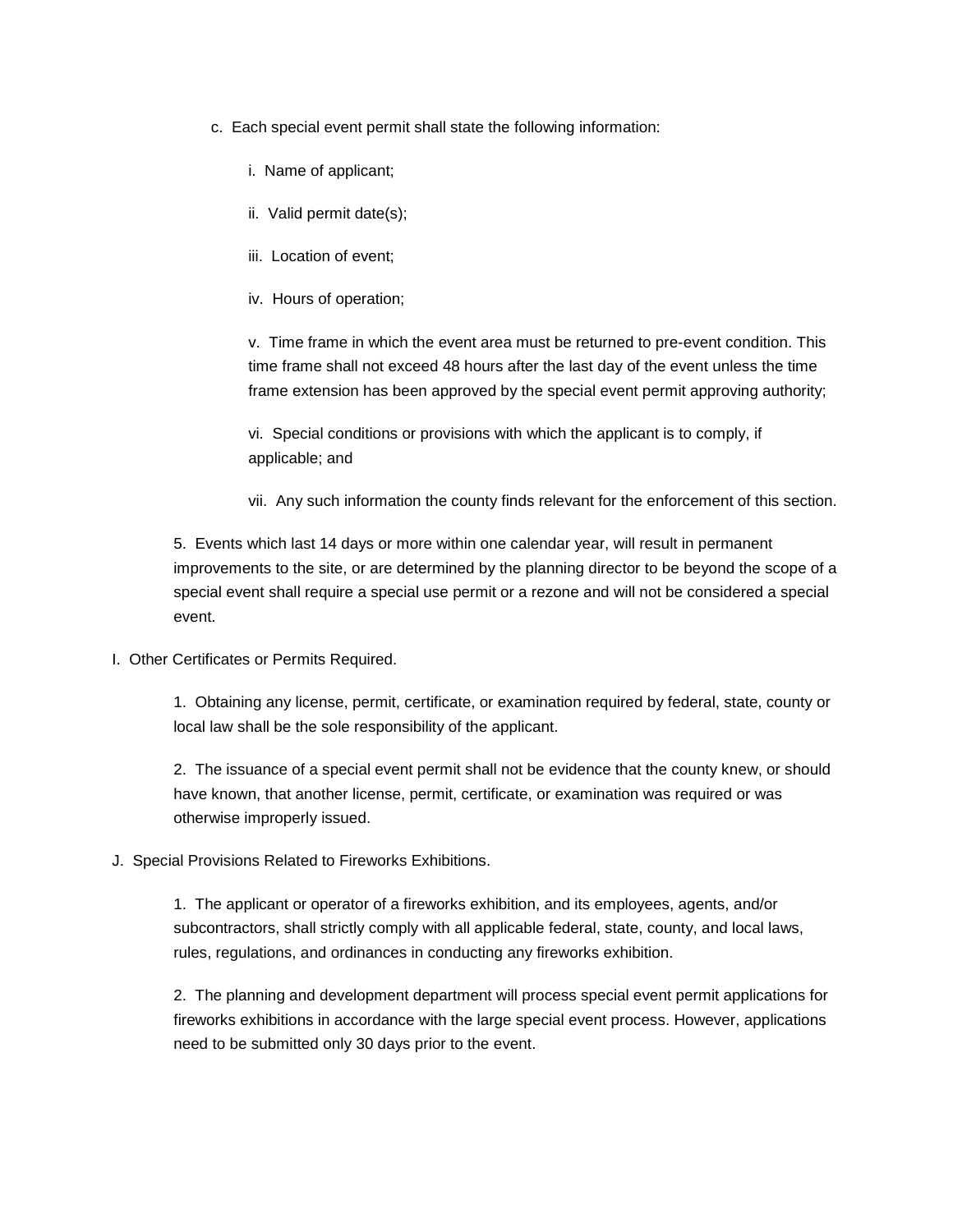3. In addition to the special event permit application, an applicant shall be required to submit a completed application for fireworks exhibitions to the clerk of the board.

4. An applicant shall be required to post a bond in accordance with ARS 36-1604.

5. A pyrotechnic company, fire department/fire district, or any other sponsoring entity that is responsible for the fireworks display shall provide a certificate or certificates of insurance in an amount to be determined by the county.

K. Denial.

1. Small special event applications can be modified or denied by the planning director for any of the following causes:

a. Fraud, misrepresentation, or false statement contained in the special event application or scope of event;

b. Any violation of this section, failure to meet any licensing requirement, including, but not limited to, timely payment of fees;

c. A special event permit application for the same time and location has been received and will be granted or a special event permit for the same time and location has already been granted;

d. The applicant has previously violated the provisions of this section or the conditions of a permit previously issued pursuant to the provisions of this section;

e. The applicant has previously damaged county property and not paid in full for such damages; or

f. Recommendation of denial by the special event committee.

2. Large special event applications can be modified or denied by the supervisors for any, but not limited to, the following causes:

a. Fraud, misrepresentation, or false statement contained in the special event application or scope of event;

b. Any violation of this section, failure to meet any licensing requirement, including, but not limited to, timely payment of fees;

c. A special event permit application for the same time and location has been received and will be granted or a special event permit for the same time and location has already been granted;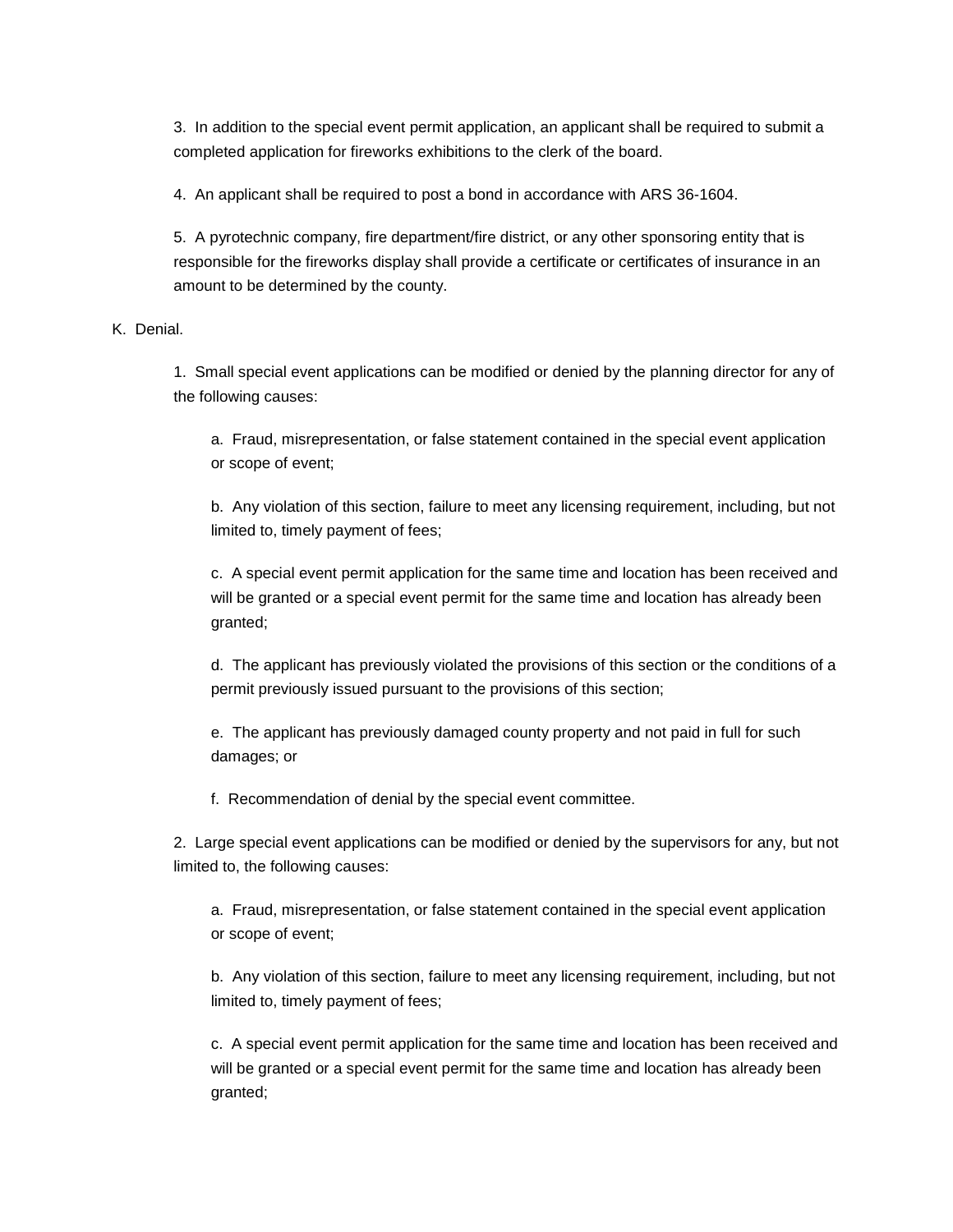d. There is history of problems relating to the event in the past or the applicant has not properly managed prior events;

e. The applicant has previously violated the provisions of this section or the conditions of a permit previously issued pursuant to the provisions of this section;

f. The applicant has previously damaged county property and not paid in full for such damages; or

g. Recommendation of denial by the special event committee.

3. For small special event applications, the planning director shall promptly notify the applicant that the application has been denied. The communication with the applicant shall specify the grounds or reasons for the denial.

L. Right of Entry – Display.

1. The appropriate licenses and permits shall be displayed at the location where the participants conduct their activities. Applicants or vendors not in possession of the appropriate licenses and permits will not be allowed to participate in the special event.

2. Zoning inspectors, law enforcement officers, fire department/district personnel, the designated special event coordinator and any other county personnel on official business shall have the power to enter, free of charge, during the special event and to request the exhibition of the special event permit and any other required permits from any person conducting the special event.

M. Violation of Section.

1. The issuance of a special event permit does not justify the violation of any other county ordinance, policy or regulation. The applicant will be responsible for ensuring their special event complies with all county ordinances, policies or regulations.

2. This section shall be enforced in accordance with Chapter [2.160](http://www.codepublishing.com/AZ/pinalcounty/html/PinalCounty02/PinalCounty02160.html#2.160) PCDSC.

3. The following shall apply to all special events:

a. It shall be a violation for any person to host or produce a special event without a permit;

b. It shall be a violation for any person in charge of, or responsible for the conduct of, a duly permitted special event to fail to comply with any condition of the special event permit or this section; and